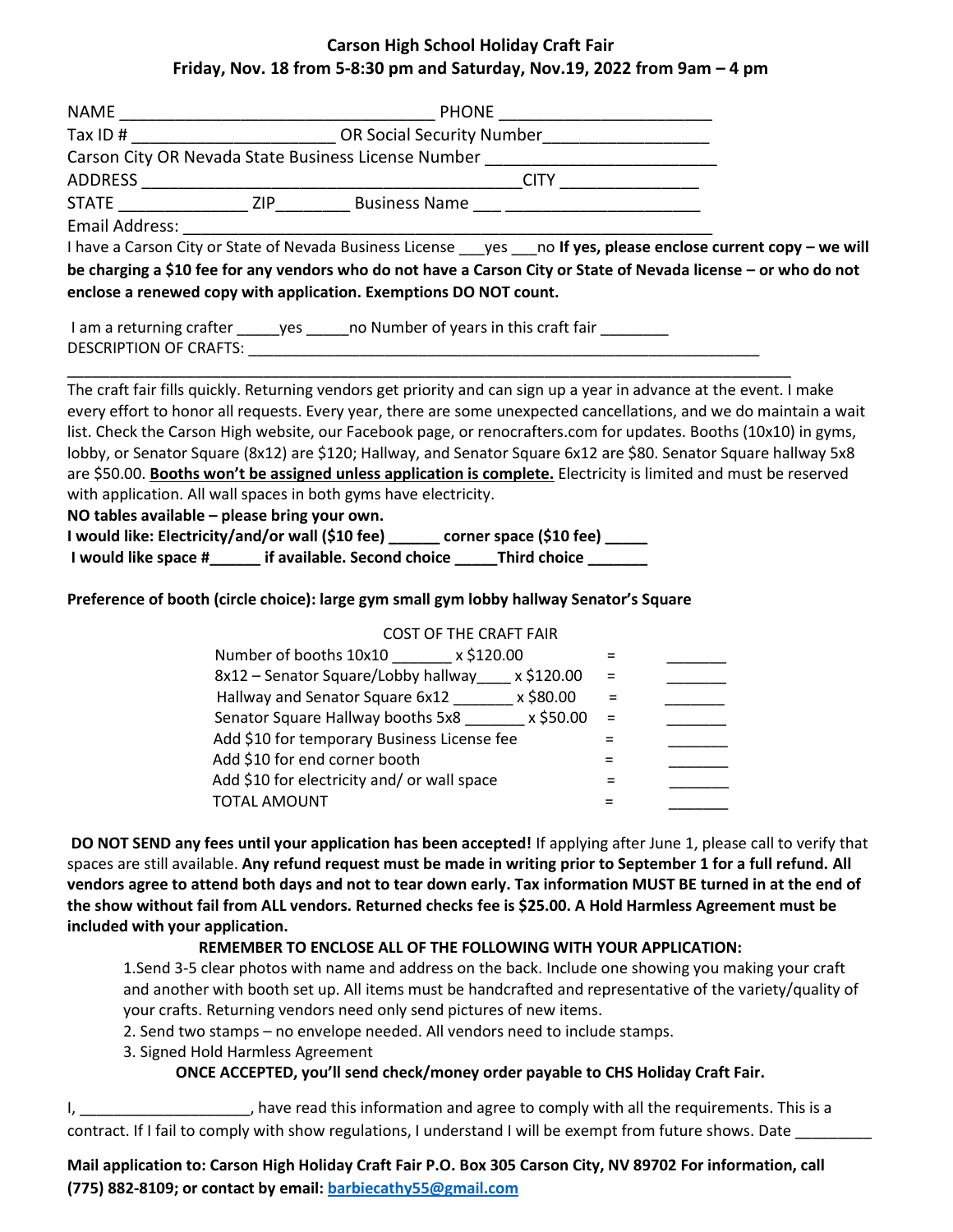# **Carson High School Holiday Craft Fair 2022 1111 N. Saliman Road in Carson City Friday, Nov.18, 2022 5pm – 8:30pm** Saturday, Nov. 19, 2022 9am – 4pm

#### **Publicity**

We advertise in the Nevada Appeal and Reno-Gazette Journal. Our street banner across Carson Street will hang the week prior to show. TV spots run on local stations. We have a link on the Carson High website for the craft fair as well as a Facebook page, and are listed on the renocrafters.com website. We also advertise on the Community Center's digital sign.

# **Description of your Craft**

Be sure to send a complete application. Do not forget to include two postage stamps, application showing your preferences for booths, photos, and a signed Hold Harmless Agreement. Include recent photos of your handcrafted items with your name/address on the back. Include at least one showing you making your crafts and one with groupings or a booth photo. Please do not email these – they must accompany your application. Applications and payments are due for returning crafters by June 1. You will be notified of your acceptance and booth locations will be mailed out with your confirmation packet. Electricity is only available to booths against the walls of the two gyms. Whether you use electricity or not, if you have a wall space, you are charged the additional \$10. All new vendors need to send photos. Please do not bring items to be sold that are not handmade American items. Food vendors, please get your permits from the health department. Once you have been juried and accepted, your booth assignment will be made and you'll be informed of the fees you need to submit.

#### **Layout and Fees Associated with Placement**

We use the large and small gyms, lobby, Senator Square, the main hallway leading to Senator Square, and two hallways on either side of Senator Square. The lobby has 10x10 spaces, one 6x14, and 8x12 spaces. The entrance is on the left side of the lobby and the raffle is in the concession booth. Santa is in Senator Square. Craft booths (10x10) (8x12) (6x12) and (5x8) are located in Senator Square with food and Santa photos available throughout the fair. If you request two adjoining booths, the electrical charge is a single fee for both. End corner booths, wall spaces, and/or electricity booths are an additional \$10 fee each. If you do not have a Carson City or State of Nevada Business License, there will be an additional \$10 fee. Exemption letters DO NOT COUNT. We pay insurance for each vendor. Please make sure that you read and sign the HOLD HARMLESS AGREEMENT. Booth assignment requests will be honored as received for those submitting complete applications. Confirmation packets with booth assignments will go out once you've been accepted. If your application is submitted and no payment is made by June 1, unpaid spaces are made available to crafters on our waiting list. If you apply after June 1, please call or email me to see if we have spaces available before sending in your application.

#### **Set Up**

Set up will be Friday, Nov. 18 from 12:00pm to 4:30pm. We stagger setup times, starting at 12:00pm small gym, 12:30pm large gym, and 2:30pm for the lobby, halls, and Senator Square. Student helpers are available**. You need to check-in at the Registration table. THIS IS MANDATORY BEFORE SETTING UP. When you check in, you'll need to fill out a vehicle information sheet before you unload. Once you unload, your vehicle must be moved to the far lot by the fence and main road.** Crafters are responsible for bringing their own tables, chairs, and extension cords. Electrical outlets or hookups may be at a distance from your assigned area. You will need to bring an extension cord that can reach up to 50 feet in length.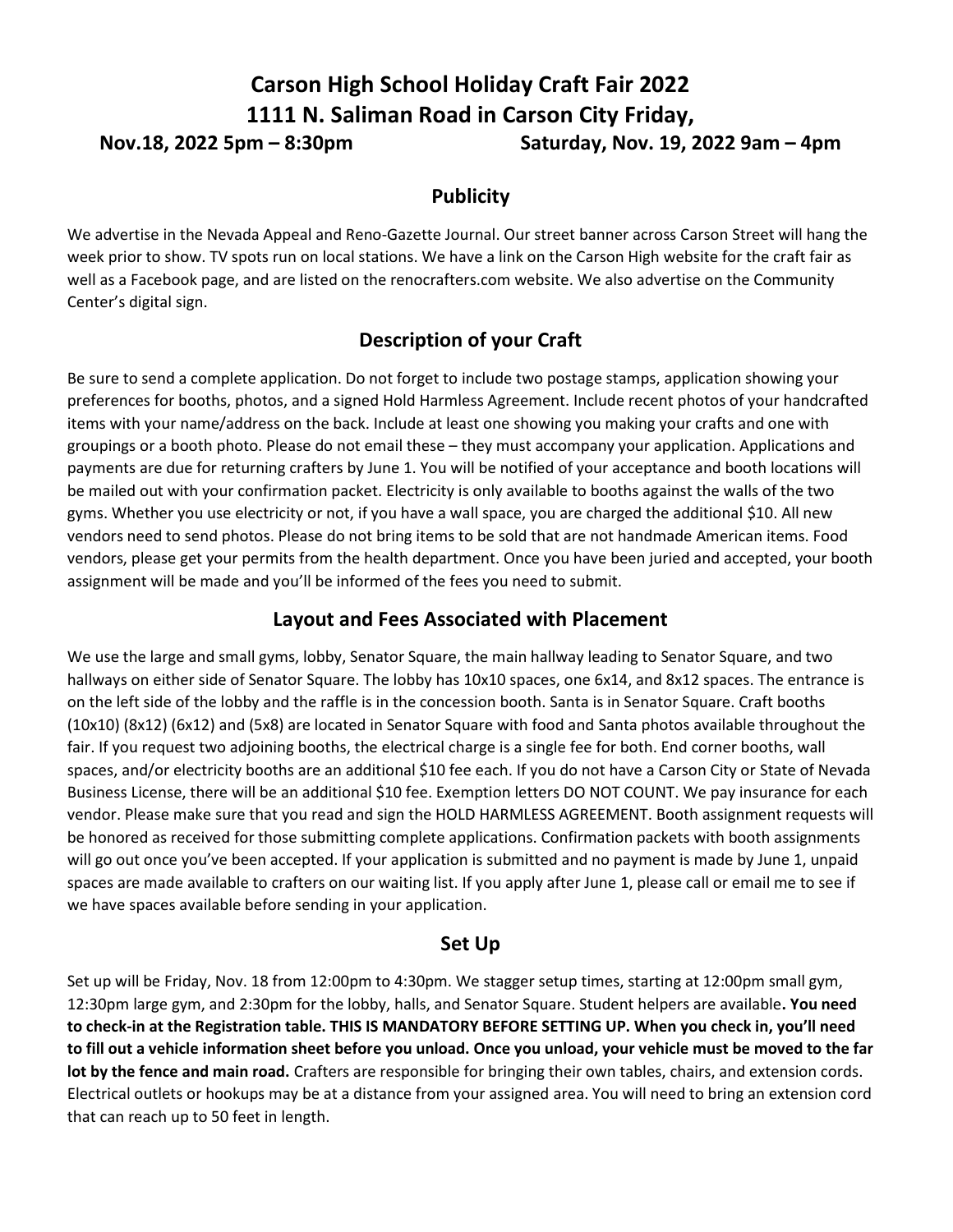#### **Raffle**

Please plan on donating a handcrafted item valued at \$15 or more. Although this is considered a donation and you will get a receipt for inclusion with your taxes, it is **required** (this is one way we keep your booth fee reasonable). Your booth fee also helps cover the cost of insurance for this event for all vendors. We are a nonprofit. All profits from our craft fair go directly to Carson High student groups. Items donated are tax deductible.

# **Hospitality and Crafters' Breakfast meeting**

Friday evening ONLY there will be complimentary baked goods and coffee available to crafters and customers outside the main gym by the trophy case**. A complimentary crafters' breakfast is available on Saturday morning from 8-8:30am in the Culinary Arts restaurant above Senator Square during the morning meeting. This meeting is an opportunity to get updates, ask questions, and submit the application for 2023.** Food may be purchased during the craft fair from the cafeteria area near Senator Square.

# **Quality Assurance**

Please help us maintain the quality and integrity of our show by showing only handcrafted, American-made items. No mass-produced or imported goods, please. As applications are received, the craft board will jury them. Please DO NOT bring extra items, such as jewelry to sell in your booth unless it has been juried – in other words, you wrote it on the application and sent pictures of the items for jurying. Included in your application packet is a map showing booth locations. Booths are assigned on a first-come first-paid basis with complete applications. We reserve the right to place you and do attempt to assign booths of similar crafts away from one another**.** 

# **TAXATION PAPERWORK and TEAR DOWN PROCEDURES**

On Saturday afternoon, volunteers will circulate to collect your taxation forms. If you have a taxation ID and do either quarterly or monthly statements, please include the number on your form. If you do not have a taxation ID, you will need to estimate your show sales and include payment for the taxes collected and include this with your taxation form. Failure to turn in this form will bar you from attending this event in future and could prevent you from doing any shows in Nevada. Taxation is very strict about this! The show is not over until 4pm. **NO EARLY TEARDOWNS ARE PERMITTED!!!!** This is strictly enforced. If customers see vendors closing up, they assume the event is over and head for the door. You are robbing vendors of potential last minute sales, which is not fair. Anyone observed closing early will not be welcomed back. We are a close-knit family of vendors and this show is vital to the school. Please give everyone the opportunity to make this a success. Students will be available to assist you in loading out. There is no rush.

# **Cancellation Policy**

Cancellations received **in writing by September 1** will be refunded in full. No refund requests will be processed after this date. Certain circumstances may allow a credit for next year. As a courtesy, if you have reserved a booth and become aware that you will be unable to participate, we would appreciate a prompt notification**. June 1 is the deadline** for confirmed crafters to send in their application and payment – unless you have contacted us and have been told there are still spaces available. If you cancel after the September 1 deadline, although you receive no refund, notification will entitle you to return the following year since notification prevents empty booths for the event. NO SHOWS without notification are barred from any further participation.

**Mail your application to: Carson High Holiday Craft Fair P.O. Box 305 Carson City, NV 89702. DO NOT MAIL ANYTHING TO THE HIGH SCHOOL! For information, call: Cathy Barbie (775)882-8109 or email me at: barbiecathy55@gmail.com**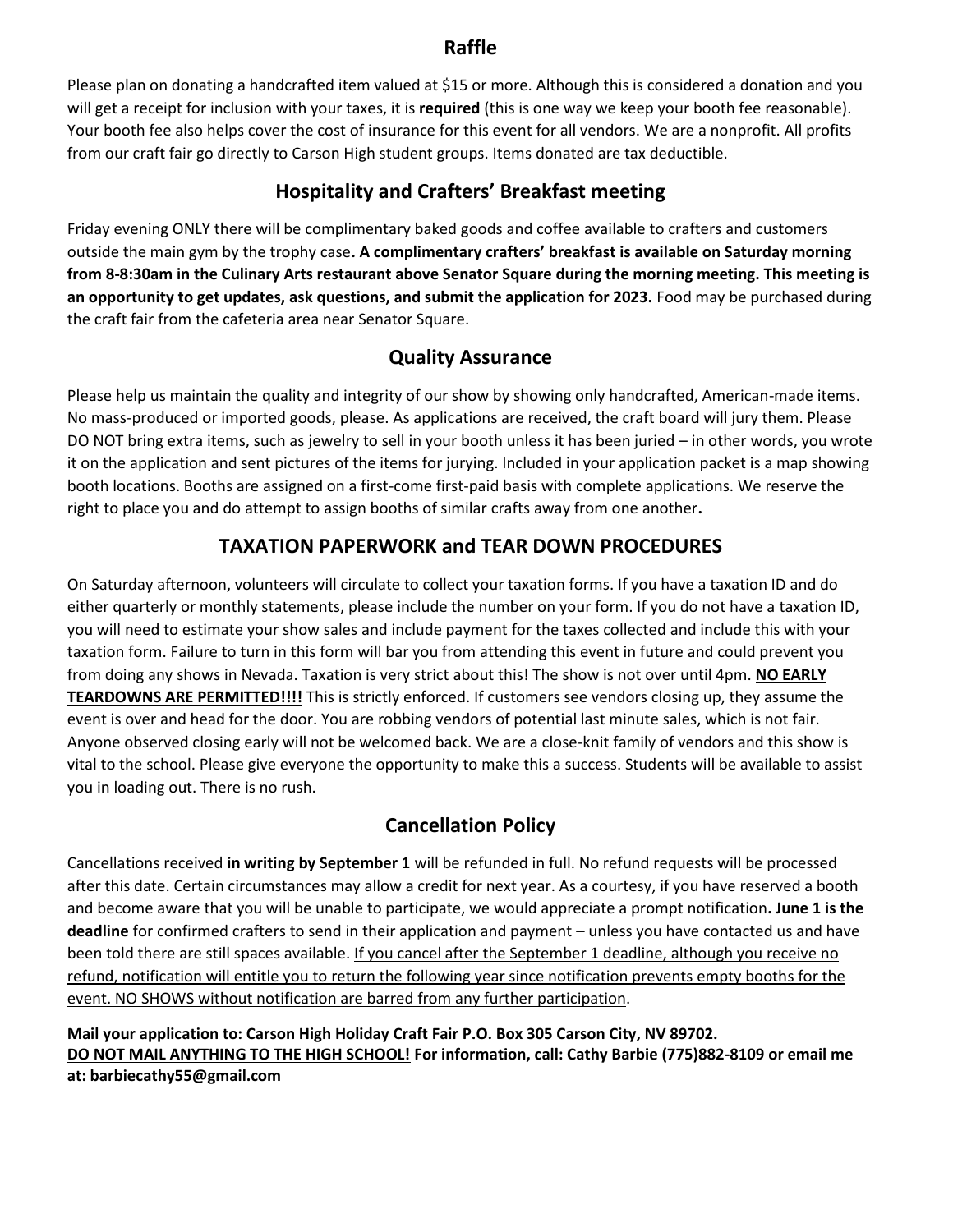# **CARSON HIGH HOLIDAY CRAFT FAIR**

Held at CARSON HIGH SCHOOL - 1111 NORTH SALIMAN ROAD in Carson City, NV

Hosted by Carson High Holiday Craft Fair Association

P.O. Box 305 Carson City, NV 89702

### **HOLD HARMLESS AGREEMENT and CRAFT FAIR REQUIREMENTS**

**As an exhibitor in this event, you'll need to read and sign this agreement before your application is considered complete. Failure to sign will prevent your participation in the craft fair.** 

**Exhibitor agrees to hold Carson High School AND Carson High Holiday Craft Fair Association harmless from any and all claims or lawsuits for losses, liabilities, injuries, or other detriments which may be made against the school or host association and/or any volunteers – both student and adult – based on any act that results from your participation in the Carson High Holiday Craft Fair being held at Carson High School. Although every effort is made to prevent any damage to your personal and business property, our volunteers are just that – volunteers – and by asking for their assistance you are accepting responsibility for any mishap. We do have insurance should anyone be physically harmed, however any contact with COVID is NOT our responsibility.** 

**Signature \_\_\_\_\_\_\_\_\_\_\_\_\_\_\_\_\_\_\_\_\_\_\_\_\_\_\_\_\_\_\_\_\_\_\_ Date: \_\_\_\_\_\_\_\_\_\_\_\_\_\_\_\_**

In addition, I agree to follow the following requirements for the craft fair. If not followed, I understand I will not be welcome to participate in future events.

- 1. Agree to move my vehicle immediately after it is unloaded.
- 2. Each booth is allowed one or two vendor badges. If you have two or more booths, that number is adjusted by the coordinator upon request.
- 3. Provide my tables and/or chairs as needed in my booth. We don't have our own WiFi access from the school.
- 4. If I have food products, I agree to contact the Health Department and get a permit.
- 5. I will turn in the NV Department of Taxation "ONE TIME SALES TAX RETURN" form at the end of the event.
- 6. Exhibitors must remain OPEN until the end of the event 4pm on Saturday (no early tear-down or picking up prior to closing)
- 7. Pop-up canopies will have no top (per fire department request)
- 8. We are not responsible for loss, theft, or damage of any items at the show.
- 9. NO Shows will result in non-participation in future events. Last day to cancel and get refund is September 1. Any request needs to be in writing – last minute please call.
- 10. In the event that there are restrictions still in place per state mandate, I agree to follow them ( facemasks,etc)